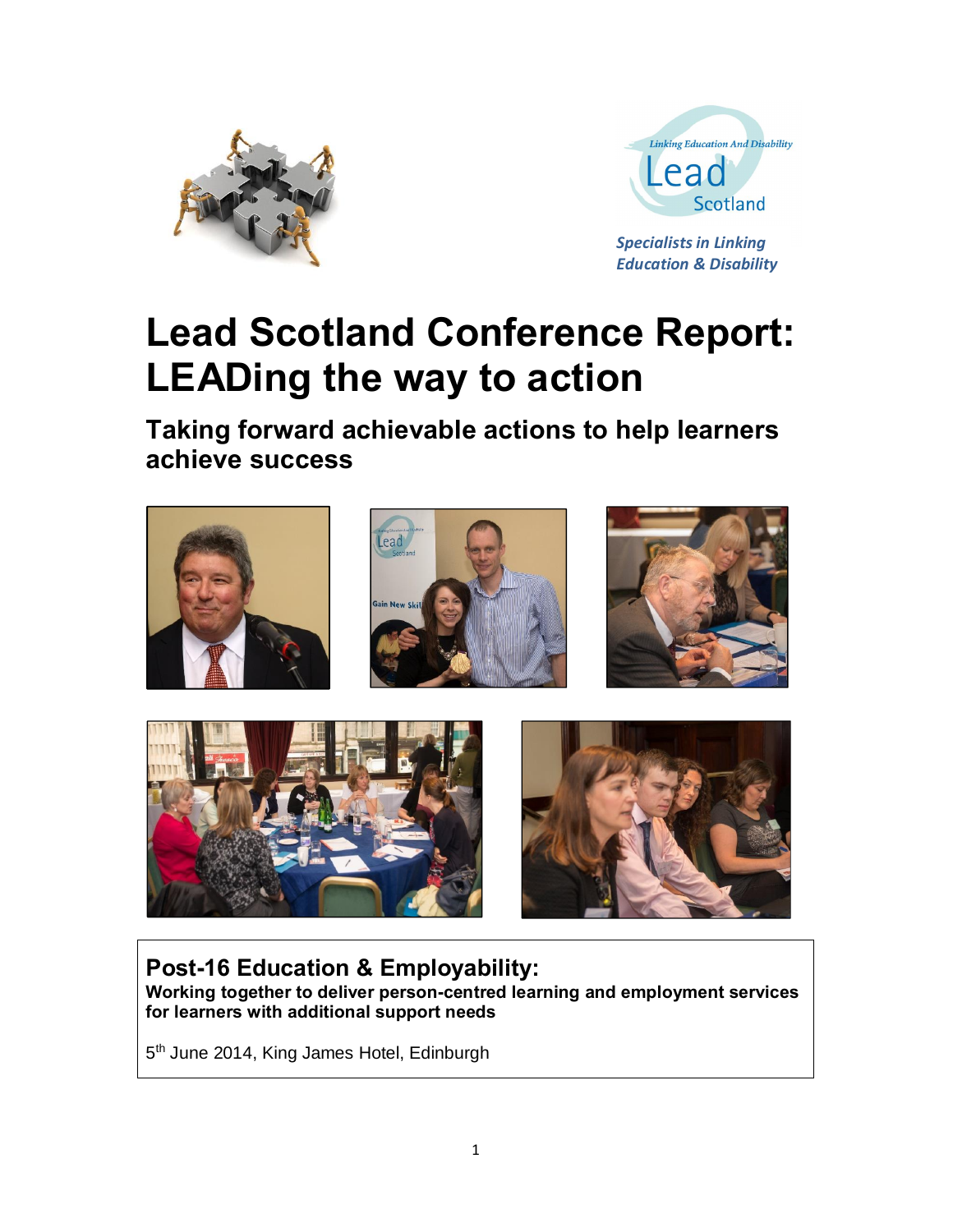# **Aims of our conferences**

Lead Scotland enables disabled young people and adults to access inclusive learning opportunities. At a local level, we do this by providing direct support to learners through person-centred learning opportunities and individualised support to help them plan their learning journeys. At a national level, we provide information and advice on the full range of post-school learning opportunities, as well as influencing and informing policy development.

Our annual conferences allow us to bring together a wide range of partners to discuss and debate key issues around supporting learners with additional support needs, and help identify and take forward a range of actions to deliver real change.

*"Lead Scotland does excellent work and makes a real difference to people's lives by providing support to disabled people to access learning opportunities and enter employment."*

Mike Russell, Cabinet Secretary for Education & Lifelong Learning

This year of conference aimed to provide a platform for:

- encouraging effective partnership working;
- · stimulating discussion around the most effective way of supporting learners;
- showcasing and sharing good practice from various sectors;
- · developing a series of actions to support Lead and others address the key issues identified.

# **Policy context**

Disabled people account for a significant proportion of Scotland **s** population, and make a vital contribution to our economy, culture and public life. Yet, they experience considerable inequalities in relation to education, employment and overall life chances. In comparison with their non-disabled counterparts, disabled people are around twice as likely to be unemployed<sup>1</sup>, around 3 times as likely not to hold any qualifications<sup>2</sup> and twice as likely to live in poverty<sup>3</sup>.

Removing the barriers to inclusive learning and employment is therefore vital in terms of improving educational attainment and earning potential, reducing reliance on welfare benefits and facilitating access to life-enhancing experiences.

The Scottish Governmentos refreshed Employability Framework recognises the effect of recent developments on individuals a employability and life chances, including:

- the difficult economic conditions
- · the ongoing effects of welfare reform
- the reform of public services and recent spending cuts
- · measures being introduced through the reform of post-16 education.

Many of these developments disproportionately affect people with additional support needs, making it imperative to work towards improving employment outcomes for a group already facing significant barriers to the labour market.

<sup>&</sup>lt;sup>1</sup> The Annual Population Survey, March 2013

<sup>2</sup> Labour Force Survey, Quarter 2, 2012

<sup>&</sup>lt;sup>3</sup> Employers' Forum on Disability, 2012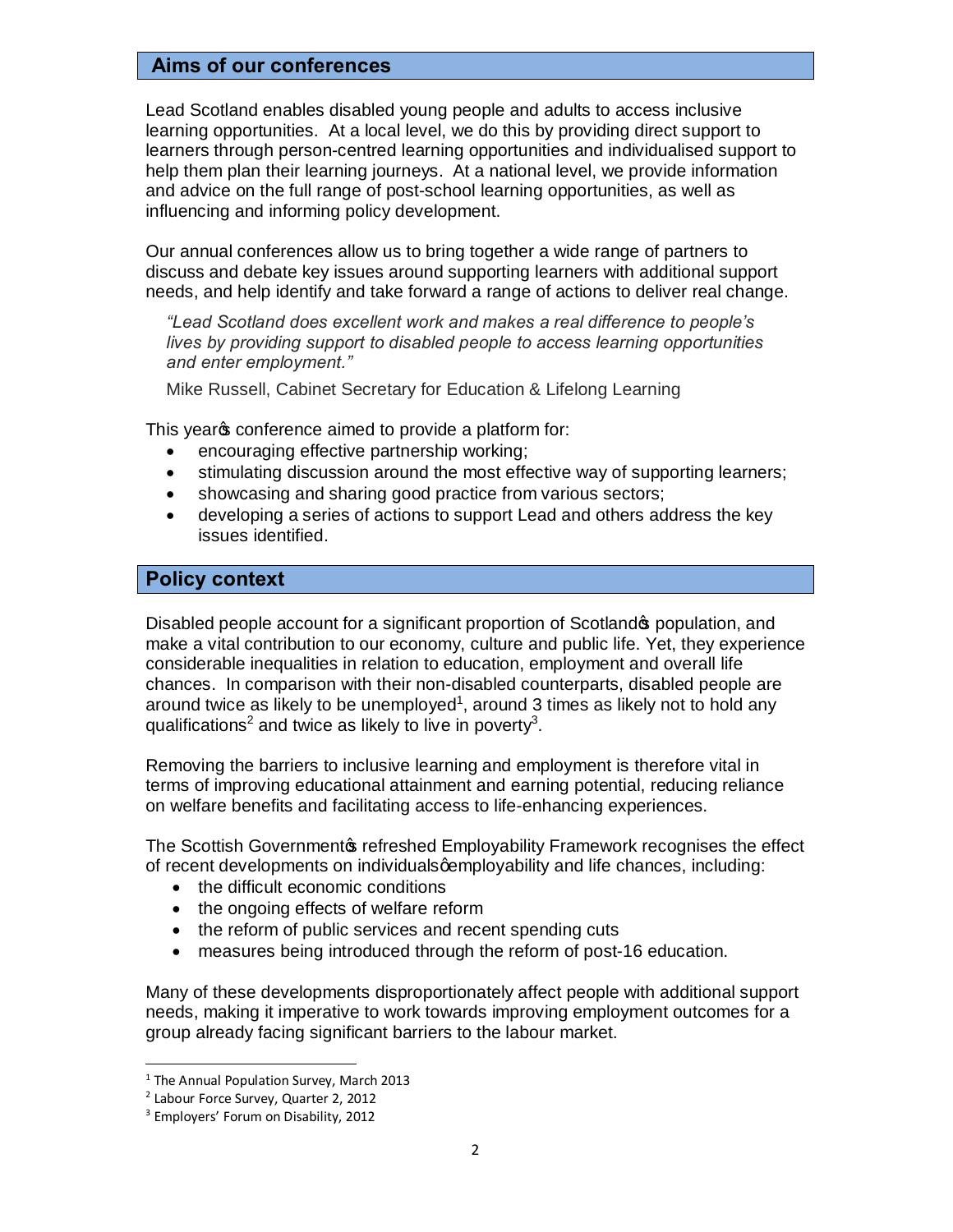# **Conference contributors**

# **Conference Chair:**



Keith Aitken, award-winning journalist, broadcaster and one of Scotland w busiest events facilitators.

**Speakers:**



David Smith MBE, London 2012 Paralympic Gold Medalist



Michael Russell MSP, Cabinet Secretary for Education & Lifelong Learning



Aileen Ponton, Chief Executive of the **Scottish Credit &** Qualifications Framework (SCQF) Partnership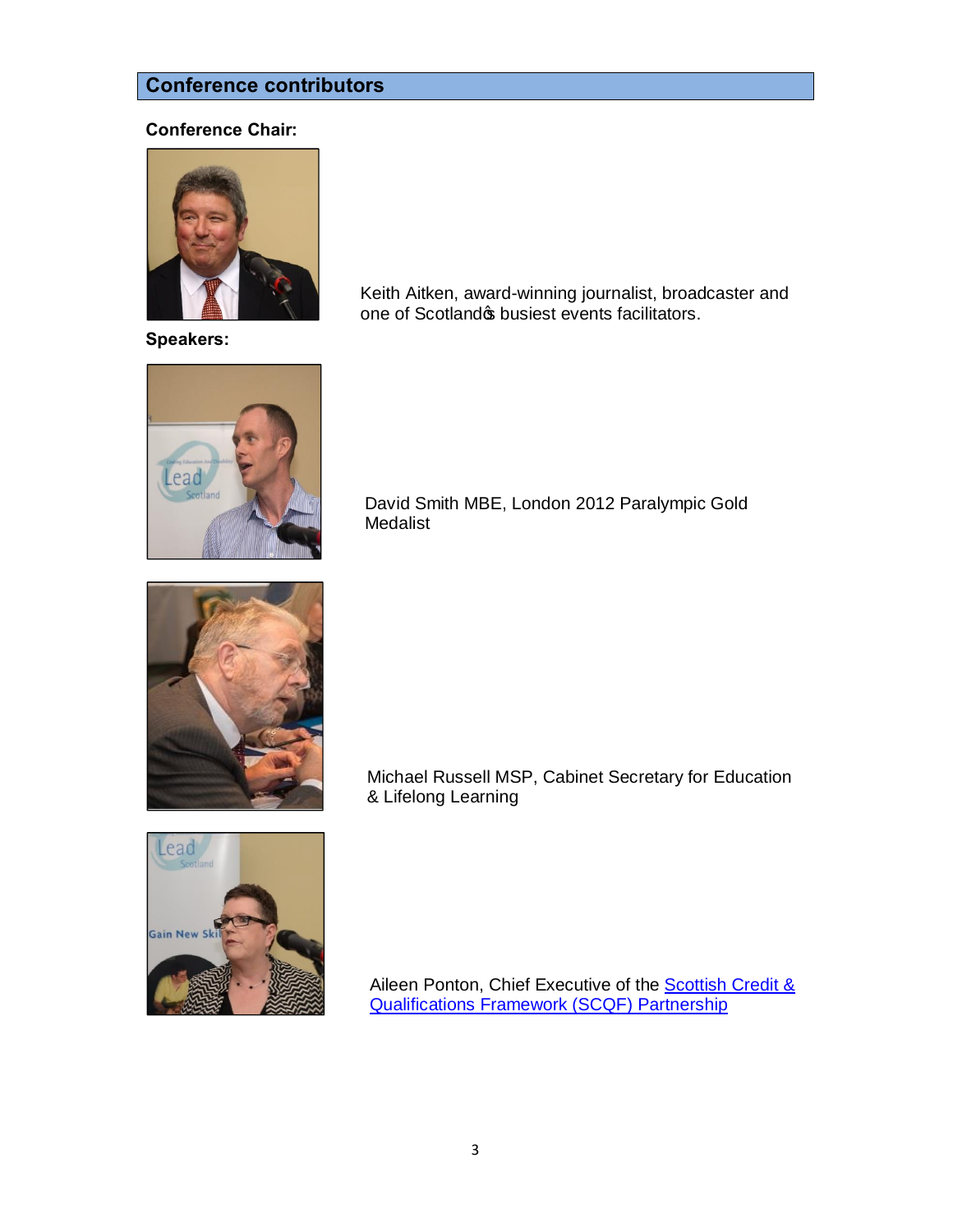# **Workshop facilitators:**

- Emma Whitelock, Dawn Robb and Fiona Toner (Lead Scotland: Supported transitions)
- Jon Shaw (Child Poverty Action Group Scotland: Welfare reform, disabled learners and work-related requirements)
- · Joan Cairney and Vivienne Stavert (Borders College: Employability and work experience)
- Maura Lynch and Cameron Smith (Scottish Consortium for Learning Disability: Project Search)
- · Kirsty Conlon and Mark Wild (Universities Scotland); Chris Brill and Ashlee Christofferson (Equality Challenge Unit). Improving transitions to employment for all students.
- Leia Fitzgerald (Scottish Government: Partnership Matters)

Lead Scotland wishes to express our thanks to all those who contributed to the conference, as well as the Lead Scotland staff and volunteer team. We are also grateful to the Scottish Government for their financial contribution towards the conference costs.

# **What did people think about the conference?**

The conference attracted delegates from a range of sectors, including staff working with learners with additional support needs in colleges, universities, community learning, voluntary sector, social work, health and careers services.

We know that delegates appreciated the opportunity to meet with colleagues from relevant partner organisations, and valued the interactive discussions on a range of topics. However, given the importance of supporting learners during their transition to employment, it was felt that employers need to become more engaged in events such as these.

Feedback from conference delegates:

*"Great atmosphere. People from a mix of backgrounds attended which made for a good mix in discussions"*

*"David Smith was one of the most inspirational and captivating speakers I've heard for a long time. If only I could have bottled that!"*

*"Lead should be very pleased with their efforts and I would certainly attend any future similar conferences or focus groups".*

# **Key themes and suggested actions**

*"Scotland's learning sector must be led by the needs of learners. We need to make sure resources match our ambitions, and understand the importance of working in partnership to take forward our shared vision for learners with additional support needs".*

Michael Russell MSP, Cabinet Secretary for Education & Lifelong Learning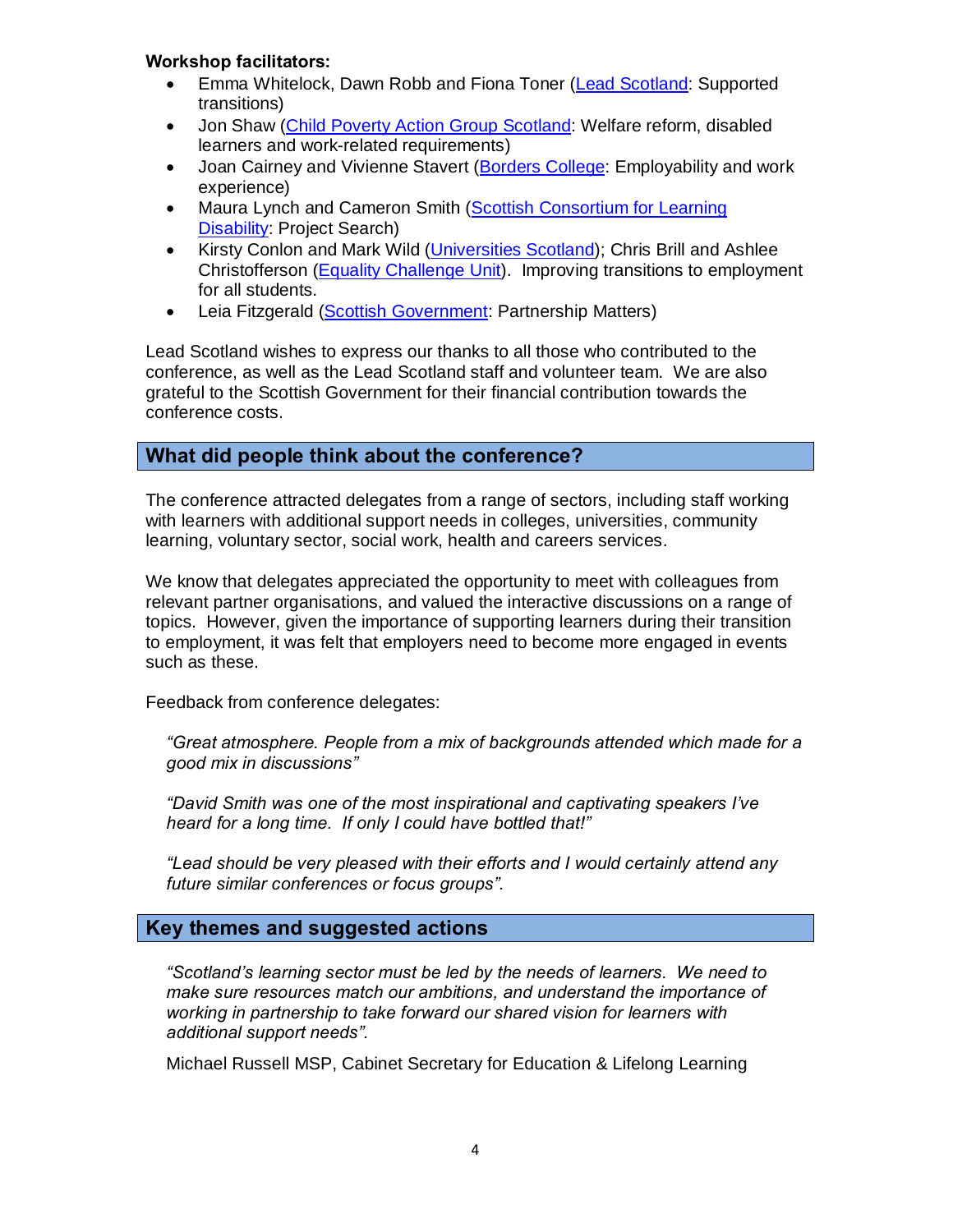Mr Russell<sub>®</sub> introduction to conference afternoon session perhaps sums up some of the key themes of the day in relation to supporting learners with additional support needs:

- · ensuring the needs of individual learners are at the heart of all planning, practice and delivery mechanisms;
- adequately resourcing Scotland  $\phi$  varied learning infrastructure;
- · the importance of partnership working in effectively meeting the needs of learners with additional support needs.





# **….. Working in partnership**

We know that working in partnership can work well, both in terms of sharing resources and expertise, as well as meeting the needs of the individual more effectively. With the recent policy focus around employability and progression to employment, partnership working will be particularly important in meeting the needs of learners with disabilities or additional support needs who may experience additional barriers throughout their transition to employment.

The Scottish Governmentos Partnership Mattersoguidance was published in 2005 to clarify the roles and responsibilities of the agencies involved in supporting learners with additional support needs, as well providing guidance on effective partnerships. The guidance was originally aimed at those supporting learners in colleges, but was extended to include universities in 2009. The Government are currently working on refreshing the guidance, which will be published in spring 2015.

Delegates were given the opportunity to discuss the Partnership Matters guidance, and make suggestions for improvement or clarification.

# *Delegates told us that…..*

The guidance was useful in terms of clarifying agency responsibility and encouraging them to work together, however there was some concern that not all agencies are aware of the guidance, or have limited experience of partnership working in this area. There was also some concern around the fact that the guidance is not legislated for or resourced, which can often make it difficult to gain buy-in.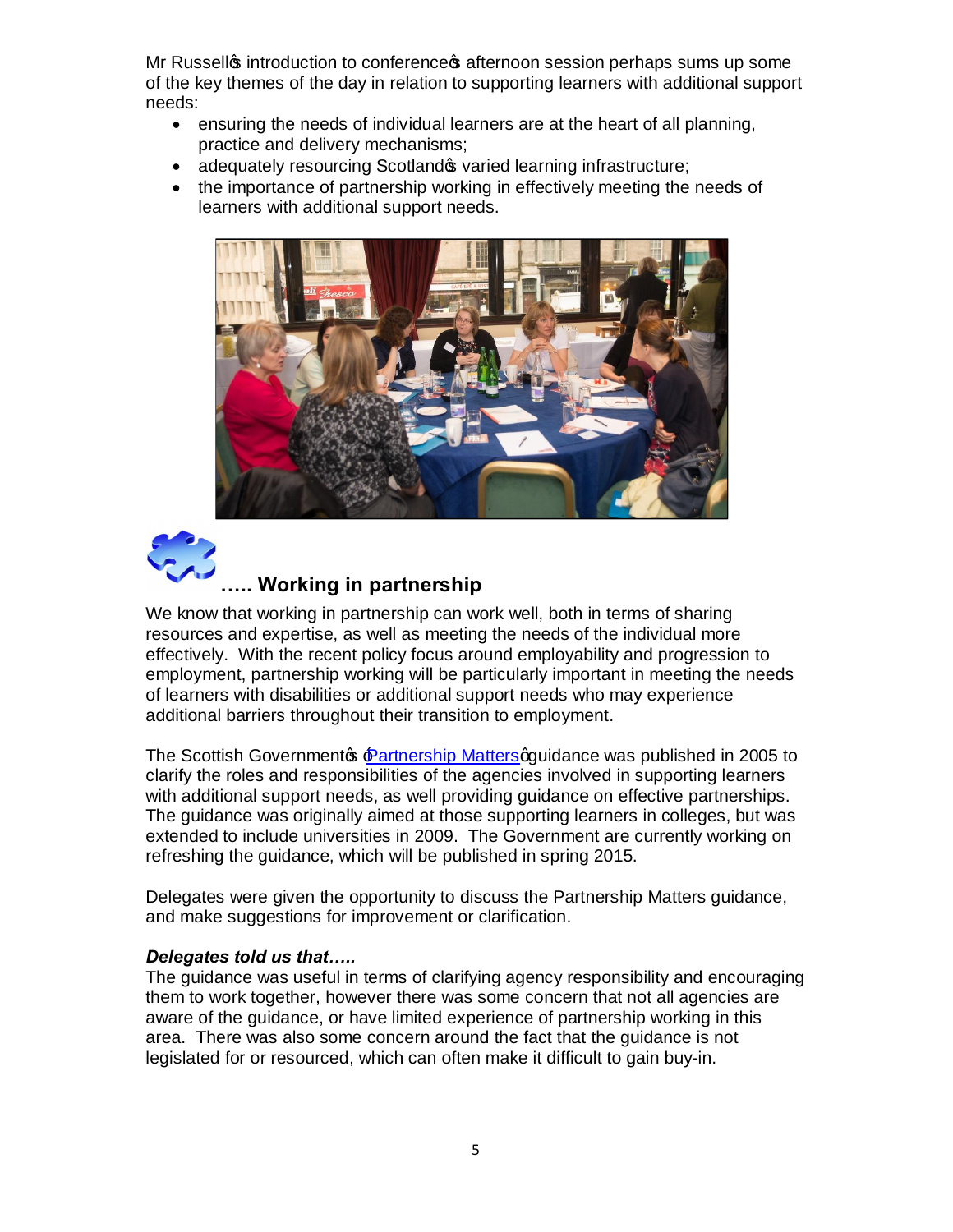# *Recommendations for improvement:*

- an improved communications plan to increase awareness and buy-in of the guidance to relevant agencies;
- an executive summary and easy-read version of the guidance to aid understanding. It was noted that Lead Scotland has produced studentfriendly versions of the guidance, which many staff have also found useful: Supporting You at College and Supporting You at Universityq
- strengthened statutory basis for the guidance, including the possibility of legislation and ring-fenced funding;
- further guidance on the following would be useful: information on other learning frameworks, school and adult learning, learners with complex support needs, and clarification on the roles of Skills Development Scotland and Jobcentre Plus in transitions planning;
- a Scotland-wide training and induction programme on the guidance as part of a national rollout.





# **….. Transitions**

*"We delight in the beauty of the butterfly, but rarely admit the changes it has gone through to achieve that beauty".*

Maya Angelou (quote from Lead Scotland workshop on supported transitions)

Learners often make a number of transitions throughout the various stages of their learning, employment and personal development journeys. For learners with additional support needs, these transitions can be particularly complex as a result of additional support requirements which are often met by different agencies. Effective partnership working and comprehensive information, advice and guidance for such learners is therefore vital.

# *In relation to younger learners, delegates told us that…..*

- young people often experience a difficult transition between childrengs and adult services, and partnership working between agencies can often be poor;
- · many have limited information about the range of post-school options and support available to them, or may be pigeonholed into certain destinations;
- · post-school opportunities and resources can vary significantly between different parts of the country, effectively resulting in a postcode lotteryg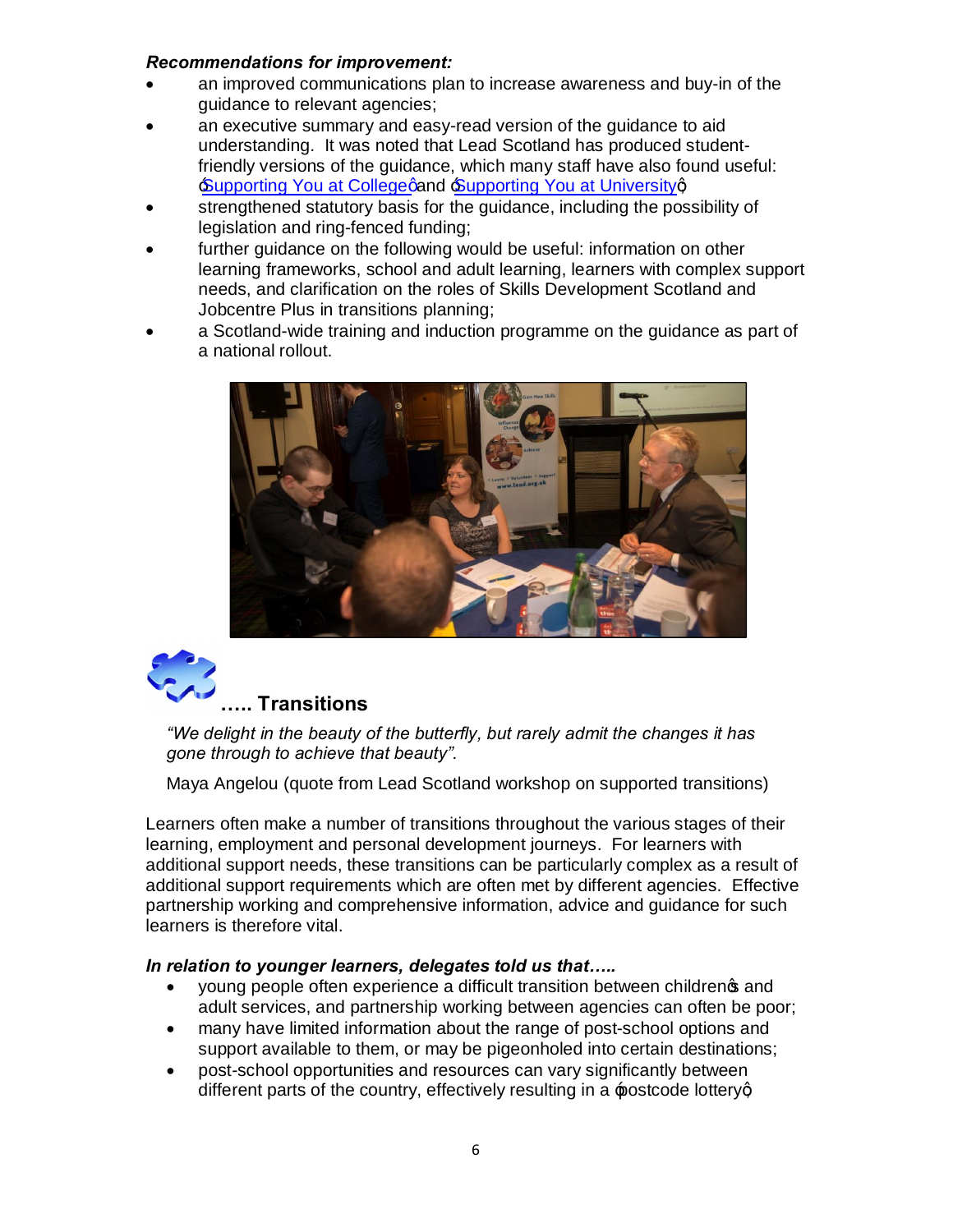transition planning in many areas is not taking place within required timescales, and/or is often ineffective (e.g. no or limited involvement from other agencies, poor information-sharing, limited access to keyworkers, poor understanding of young persong needs and support available to them).

*"Post-16 transitions are often treated as a leaving school 'event' rather than an on-going process lasting several years… As a result support for subsequent transitions is often lacking".* 

Principles of Good Transitions 2, Scottish Transitions Forum 2014



# **In relation to older learners, delegates told us that:**

- as the current policy and funding focus is primarily on younger learners, older learners with additional support needs are likely to be further disadvantaged;
- many learners find work placements and employability courses more meaningful than learning programmes;
- some older learners can find formal learning environments difficult, and some may not be comfortable using computers or other modern technology;
- benefits cuts may have an impact on some learners glearning and employment journey.

# **Recommendations for improvement:**

Learning providers shouldo...

- · work more closely and effectively with employers to support young people in career planning and during their transition to employment;
- · provide more diverse and flexible learning opportunities to make young people more employable;
- work with various support organisations who can provide specialist support for learners with specific impairments, e.g. SCLD<sub>GS</sub> Project Searchg the National Autistic Society **S** Moving Forward approject, the RNIB<sup>S</sup> Employment and Learning Centre, etc.

Employers shouldo...

work more closely with learning providers to identify and plan how to meet the needs of job-seekers and employees with additional support needs;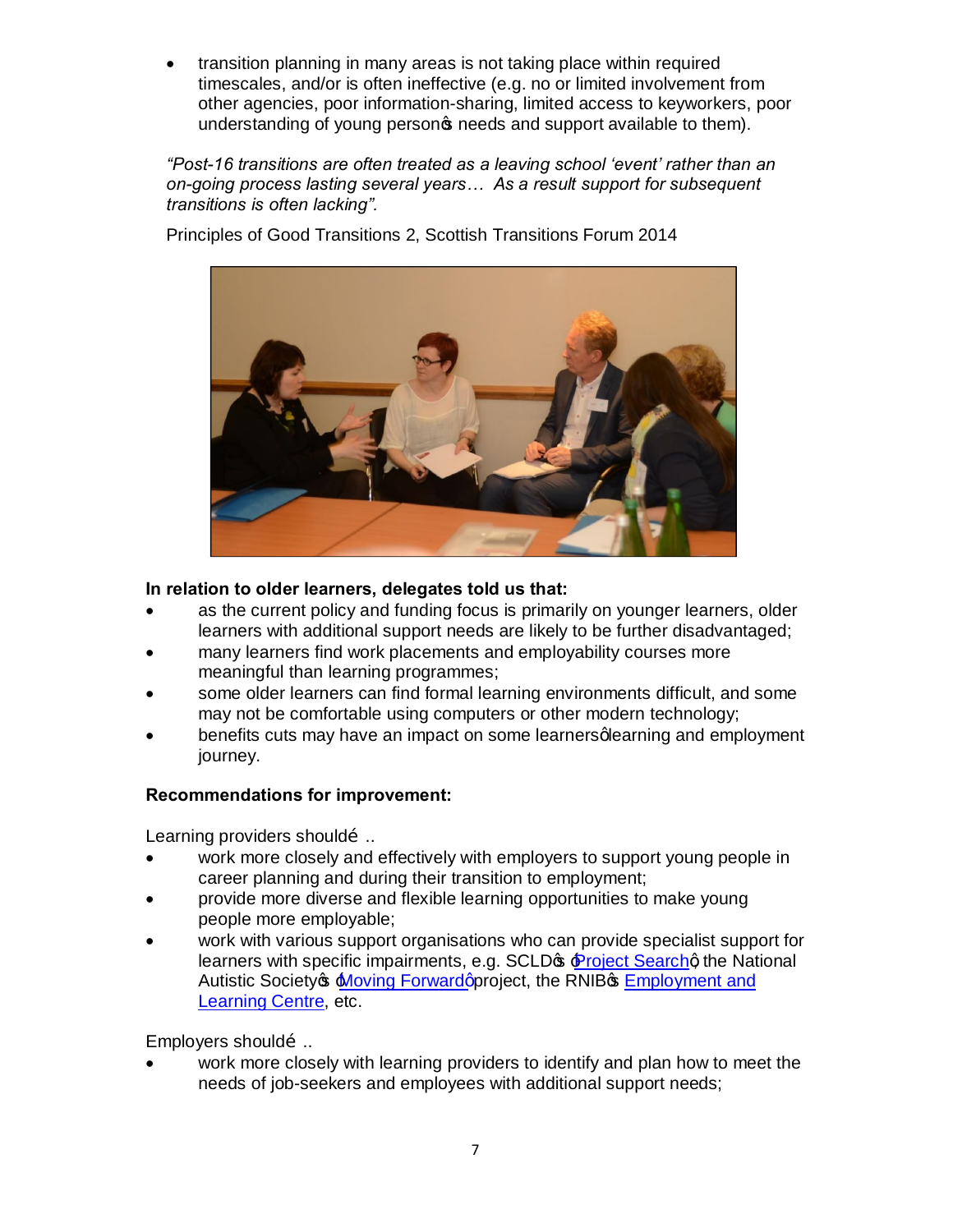· share good practice with each other regarding additional support needs, including Disability Awareness Champion employers.

Local authorities and schools shouldom.

- monitor and improve transition planning processes (including ensuring adequate levels of support staff and staff training, effective informationsharing, and improved partnership working);
- share good practice with each other regarding effective transitions planning and local partnership forums;
- · utilise and expand existing transition support mechanisms, including School Liaison teams, Key Workers, and Transitions Forums.

All agencies should…..

- · review/develop partnership and information-sharing arrangements to ensure learners gneeds are met effectively and transitions planning is learner-centred;
- · improve community engagement activities as a means of utilising the full range of support available to learners in their local area;
- · promote a positive image of learners with additional support needs and aim to change attitudes about what is possible;
- · improve and expand the information, advice and guidance they offer to young people regarding transition from school.

*"Providers need to work together rather than feathering their own nest".*

Conference delegate.



# **…..Recognising non-formal learning experiences**

Many learners may have limited experience of formal learning, and may therefore require more intensive guidance and support to make a successful transition to further learning or employment.

# **Delegates told us that:**

- · recognition of prior learning (RPL) toolkits can work well and are useful for learners trying to access formal learning or improve their employability skills;
- learners value the ability to transfer credit for previous learning, but it was felt that this is not fully utilised;
- Aly Skills, My Futuregwas identified as a useful resource for supporting individuals to identify the skills they have gained from other experiences outwith formal qualifications;
- · employers need to be more engaged in develop their understanding of nonformal learning and associated toolkits.

# **Recommendations for improvement:**

- · sharing examples of good practice should be encouraged and promoted to a wide range of learning providers, employers and other stakeholders;
- · further work needs to be taken forward to increase engagement with employers around RPL and the SCQF in general;
- · further work with individuals to help them identify and recognise the skills they have gained from non-formal learning experiences.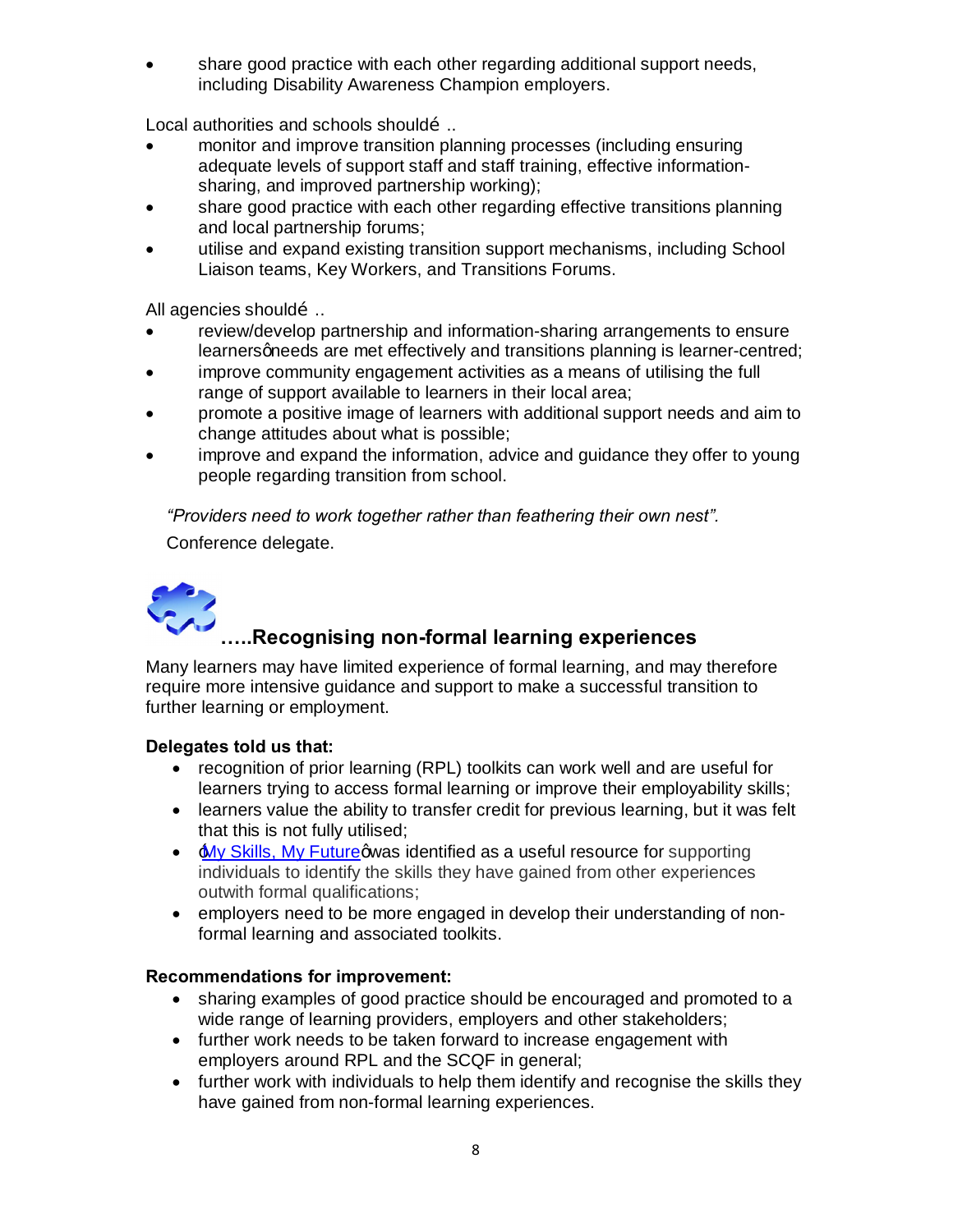

The impact of ongoing welfare reform developments on some learners and jobseekers can be significant, particularly for those who have a disability or who have been out of work for a long period. Recent changes to key disability benefits such as Disability Living Allowance (DLA) and Employment and Support Allowance (ESA) are making it harder for some students to qualify for benefits, and some claimants may be subject to stricter work-related requirements. The combined impact can therefore have a significant effect on learners gand jobseekers gaccess to learning and employment, as well as individual and household income.

# **Delegates told us that:**

- · welfare reform changes have had a significant impact on the mental health of some individuals, in terms of both actual income reduction and uncertainty around changes to benefits and individual requirements;
- as the PIP assessment framework is a significant move away from a broadbased system to a very specific scoring system, it was felt that individuals are often pigeonholed if their needs dong fit into the new framework;
- many claimants are finding the ESA rules much tougher and very confusing (including JCP staff). Some people who may have qualified under Incapacity Benefit, may no longer qualify (e.g. those with learning disabilities or autism);
- · ESA work-related requirements can be a barrier for many disabled people as they may be unable to meet the requirements as a result of their impairment;
- there are a lack of supported employment services for individuals with additional support needs.

# **Recommendations for improvement:**

- · more information, advice and guidance for disabled learners and job-seekers on welfare benefit eligibility and criteria, including benefit entitlement checks;
- · staff training on current and future benefits changes, including alternative sources of funding for those who may have their benefits reduced/removed;
- · further collaboration between agencies to influence Scottish Government and Westminster policy on welfare reform to ensure disabled people are not significantly adversely affected.

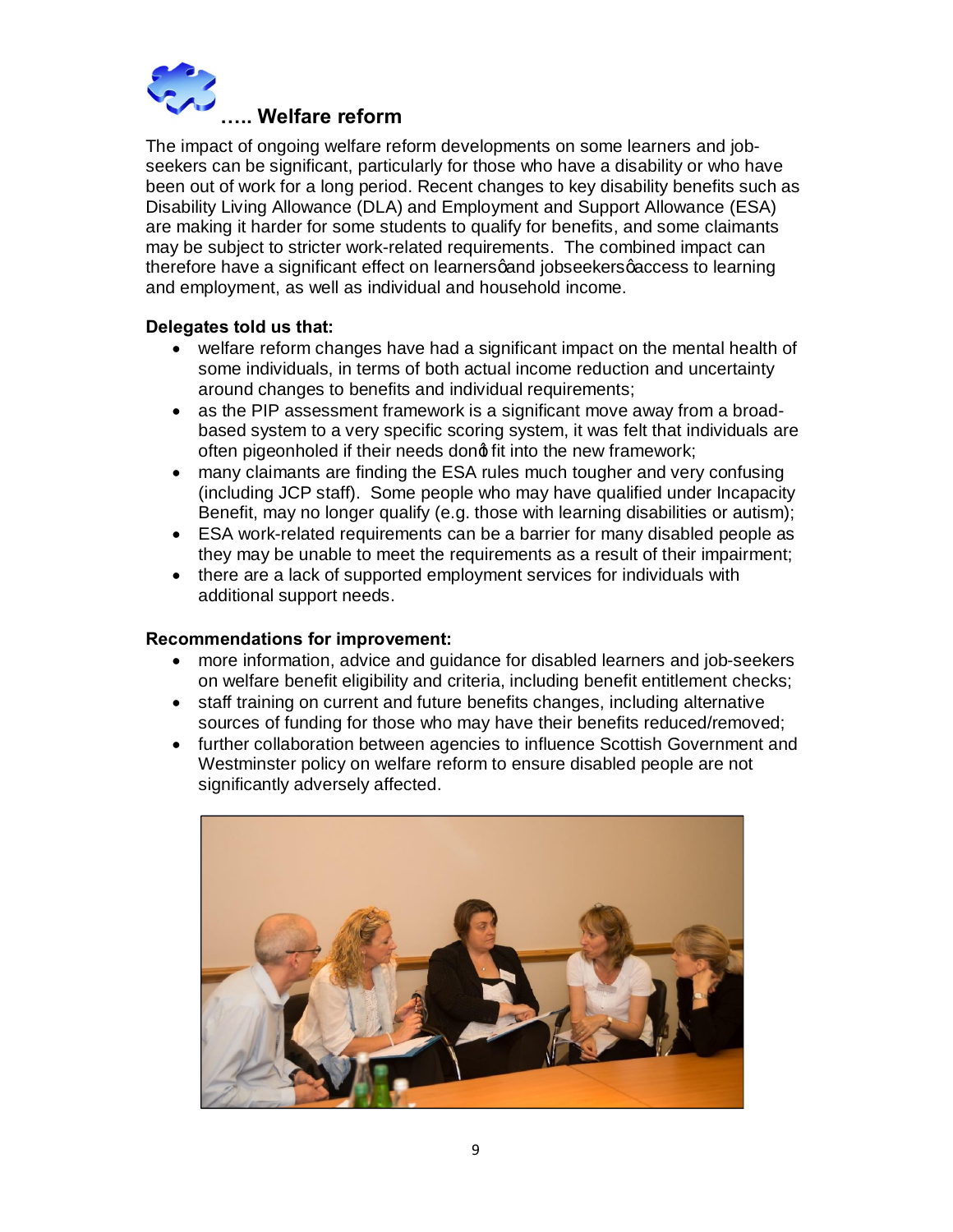

# **….. Employer engagement**

Throughout the day, it was noted that much more needs to be done to engage employers with the inclusiveness agenda and encouraging them to consider the needs of disabled employees and job-seekers. While some employers can demonstrate excellent practice in this area, it was felt that the majority need to engage more effectively with learning providers, support organisations and individual disabled people.

# **Delegates told us that:**

- · many employers appear to be generally uninformed about the needs of disabled employees, and make limited investment in measures to attract and support disabled applicants;
- · learning providers need to do more to prepare learners about what will be expected of them in interviews and subsequent employment;
- · the role of Skills Development Scotland (SDS) in employer engagement is not working effectively.

#### **Recommendations for improvement:**

- · further work to support employers understand the benefits of employing disabled people, and how to support and retain them;
- learning providers should further develop links with employers to facilitate work experience opportunities for disabled learners, as well as supporting them to prepare for the transition to employment;
- · further work should be take forward at a national level to engage employers with learning providers and disability support organisations as a means of breaking down barriers and promoting disability equality.



# **Developing employability skills**<br>Developing employability skills

With the recent focus on skills and employability, it is essential that learners and jobseekers can access the support they need to access supportive employability support to help them find and keep appropriate employment. Such learners may face additional barriers to entering employment, and will therefore benefit from employability skills being effectively embedded into the curriculum as a means of holistically meeting their learning and employment needs.

# **Delegates told us that:**

- · some students require a level of pre-employment support before they can start to develop employability skills;
- many learners cand access certain courses or careers without work experience. This can be difficult to arrange without personal connections, and there are often additional barriers for learners with additional support needs;
- there was a perception that smaller employers are the most effective in terms of providing tailored support during work experience, however there was a concern that some employers regard work experience as  $\textbf{f}$ ree labourgand do not adequately support the learning and development needs of learners;